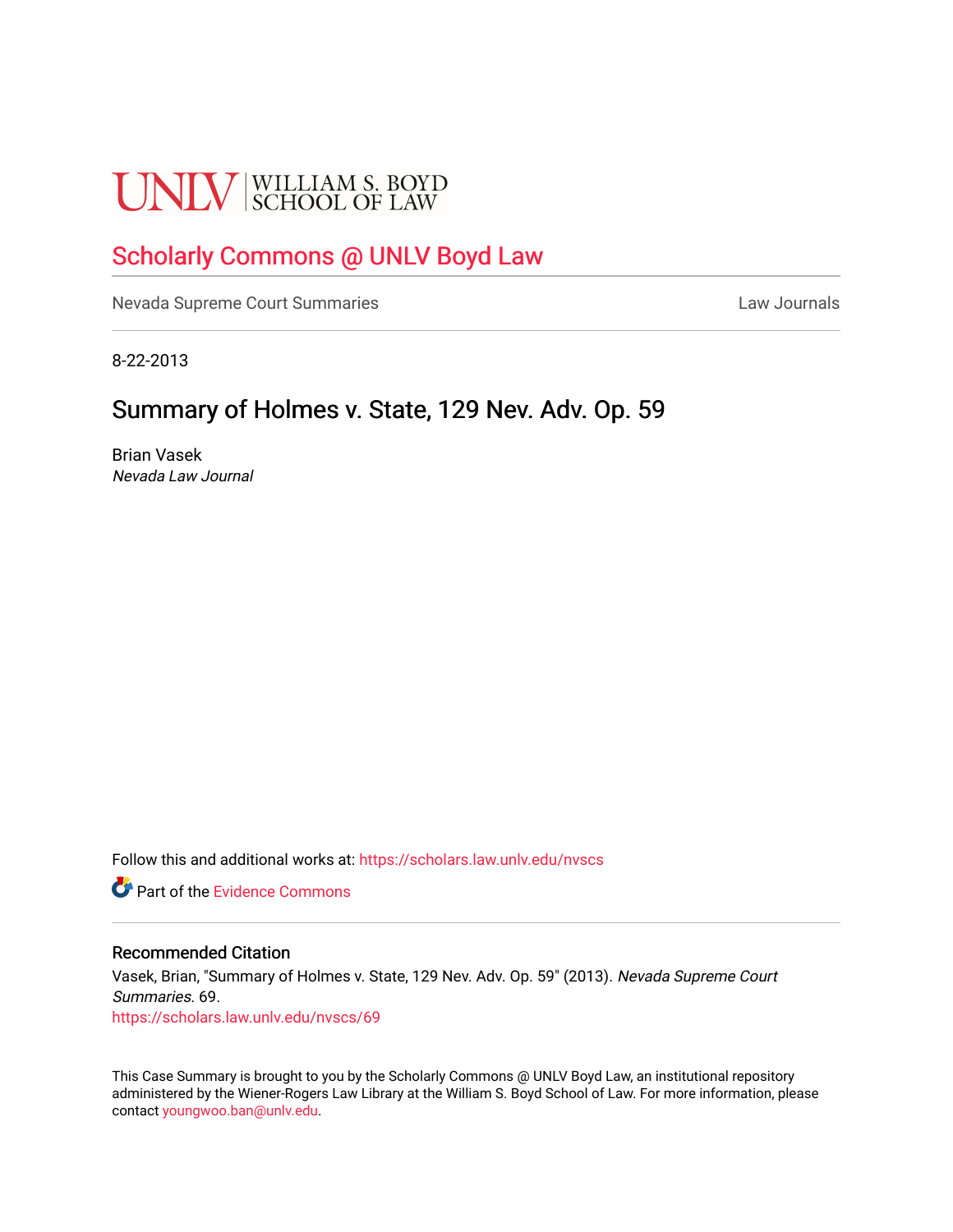#### CRIMINAL LAW & EVIDENCE

#### **Summary**

The Court determined whether the fairness of a criminal trial was compromised by the district court's admission into evidence of: (1) rap lyrics that the accused wrote while in jail; (2) a co-conspirator's out-of-court statement that the accused "went off" and "just started shooting"; and (3) unwarned statements that the accused made to Nevada detectives who interviewed him out of state.

#### **Disposition**

The Court affirmed the ruling of the district court. First, if accompanied by an appropriate limiting instruction, rap lyrics that describe details that closely mirror a crime charged, like other defendant-authored writings, are relevant and may be admissible as long as their probative value is not substantially outweighed by unfair prejudice. Second, if the record does not establish that an objection was adequately preserved, the Court must speculate to whether an error or abuse of discretion occurred and is limited to "plain error" review. When the district court does commit a plain error, the Court will not find an abuse of discretion. Third, non-custodial interrogations do not require a warning.

#### **Factual and Procedural History**

Holmes plotted to steal drugs and money from Nelson and asked Richardson to call the victim and lure him to a location. When Nelson and his friend, Clark, arrived at the location, Holmes and his co-conspirator, Reed, accosted Nelson and Clark. After one of the two men shot Nelson, Clark managed to flee and call 911. The police could not initially identify the two men, but they did recover a DNA sample near the scene. Three years later, this DNA sample matched a sample Holmes gave California parole authorities. Nevada detectives traveled to California to interview Holmes, who denied involvement. The detectives arrested Holmes and charged him with murder and robbery.

At trial, the district court admitted three statements into evidence: (1) rap lyrics that Holmes wrote while in California, (2) an out-of-court statement made by Reed to Richardson that Holmes "went off" and "just started shooting," and (3) unwarned statements made by Holmes to the Nevada detectives in California. Holmes was subsequently found guilty of robbery and first-degree murder, both with the use of a deadly weapon. Holmes appealed.

 <sup>1</sup> By Brian Vasek. <sup>2</sup> *See* NEV. REV. STAT. § 48.015 (2011). <sup>3</sup> *See* NEV. REV. STAT. § 48.025(1) (2011).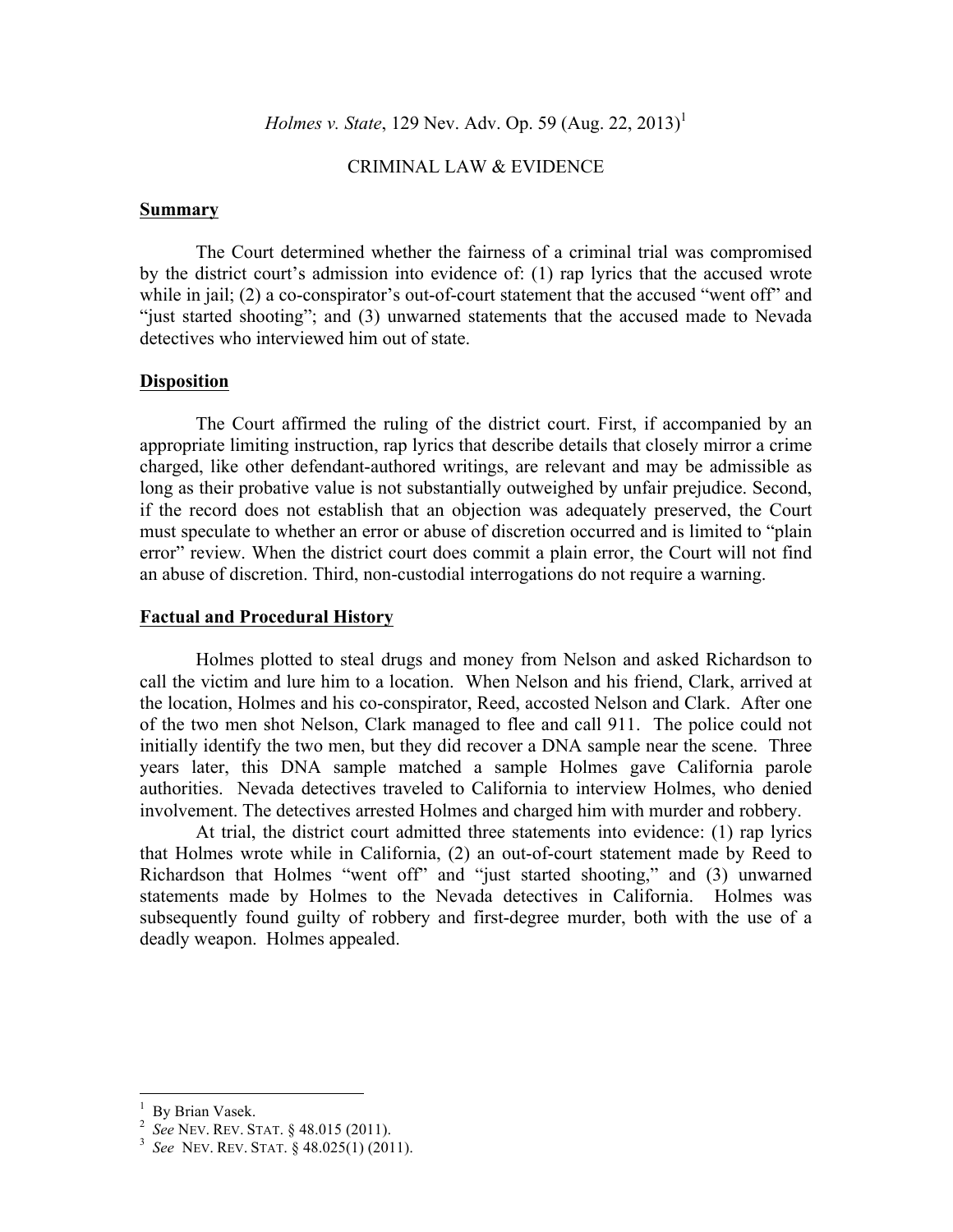#### **Discussion**

#### *A. Holmes's Rap Lyrics*

Holmes' first claim of evidentiary error focuses on the admission of the rap lyrics. The district court had determined that the lyrics were both relevant<sup>2</sup> and presumptively admissible<sup>3</sup> because they tended to prove Holmes' involvement in the charged robbery and the "probative value" of the lyrics was not "substantially outweighed by the danger of unfair prejudice." <sup>4</sup> The court had also provided a limiting instruction that jurors could "consider if the above lyrics are confessions, admissions, o[r] neither," and that they could not use the lyrics as evidence of bad character or criminal propensity.

The Supreme Court determined that the rap lyrics described details that mirrored the crime charged. After comparing the facts to similar cases in other jurisdictions, <sup>5</sup> the Court held that while defendant-authored fictional accounts offered to show propensity for violence would likely be excluded, when the defendant-authored writings incorporate details of the crime charged, the accounts may be admissible. Therefore, it was not unreasonable for the district court to admit the rap lyrics. The lyrics were relevant because so long as evidence has "any tendency to make the existence of the fact that is of consequence to the determination of the action more or less probable than it would be would the evidence," it is "relevant."<sup>6</sup> Here, the similarities between the lyrics and the facts of the charged robbery met the threshold test of relevance.

Furthermore, even if the lyrics were prejudicial, the district court did not abuse its discretion in determining that the risk they carried of unfair prejudice did not substantially outweigh their probative value. Only a single stanza of the lyrics was admitted against Holmes, and the district court crafted and gave an appropriate limiting instruction. So, if the jurors followed the instructions, as the Court presumes they did, $\overline{7}$ the jurors only considered the lyrics if they found them autobiographical and they would not have allowed their feelings about rap music to influence their verdict.

#### *B. Reed's Out-of-Court Statement to Richardson*

Holmes' second claim of evidentiary error focuses on Richardson's testimony that Reed told Richardson after the crime that Holmes "went off" and "just started shooting." Holmes argued that this did not qualify as a non-hearsay statement by a coconspirator because Reed did not make the statement to Richardson "during the course and in furtherance of the conspiracy."<sup>8</sup> The Court rejected this claim for two reasons.

First, the record does not establish that the error was adequately preserved. The record only shows that Holmes objected to the statement. It does not set forth the specific

<sup>&</sup>lt;sup>2</sup> See NEV. REV. STAT. § 48.015 (2011).<br>
<sup>3</sup> See NEV. REV. STAT. § 48.025(1) (2011).<br>
<sup>4</sup> NEV. REV. STAT. § 48.035(1) (2011).<br>
<sup>5</sup> Daniels v. Lewis, No. C 10-04032 JSW, 2013 WL 183968 (N.D. Cal. Jan. 17, 2013); United St Stuckey, 253 F. App'x 468 (6th Cir. 2007). <sup>6</sup>

 $6$  Nev. Rev. Stat. § 48.015 (2011).

<sup>&</sup>lt;sup>7</sup> Lisle v. State, 113 Nev. 540, 558, 937 P.2d 473, 484 (1997).

<sup>&</sup>lt;sup>8</sup> NEV. REV. STAT.  $\S$  51.035(3)(e) (2011).